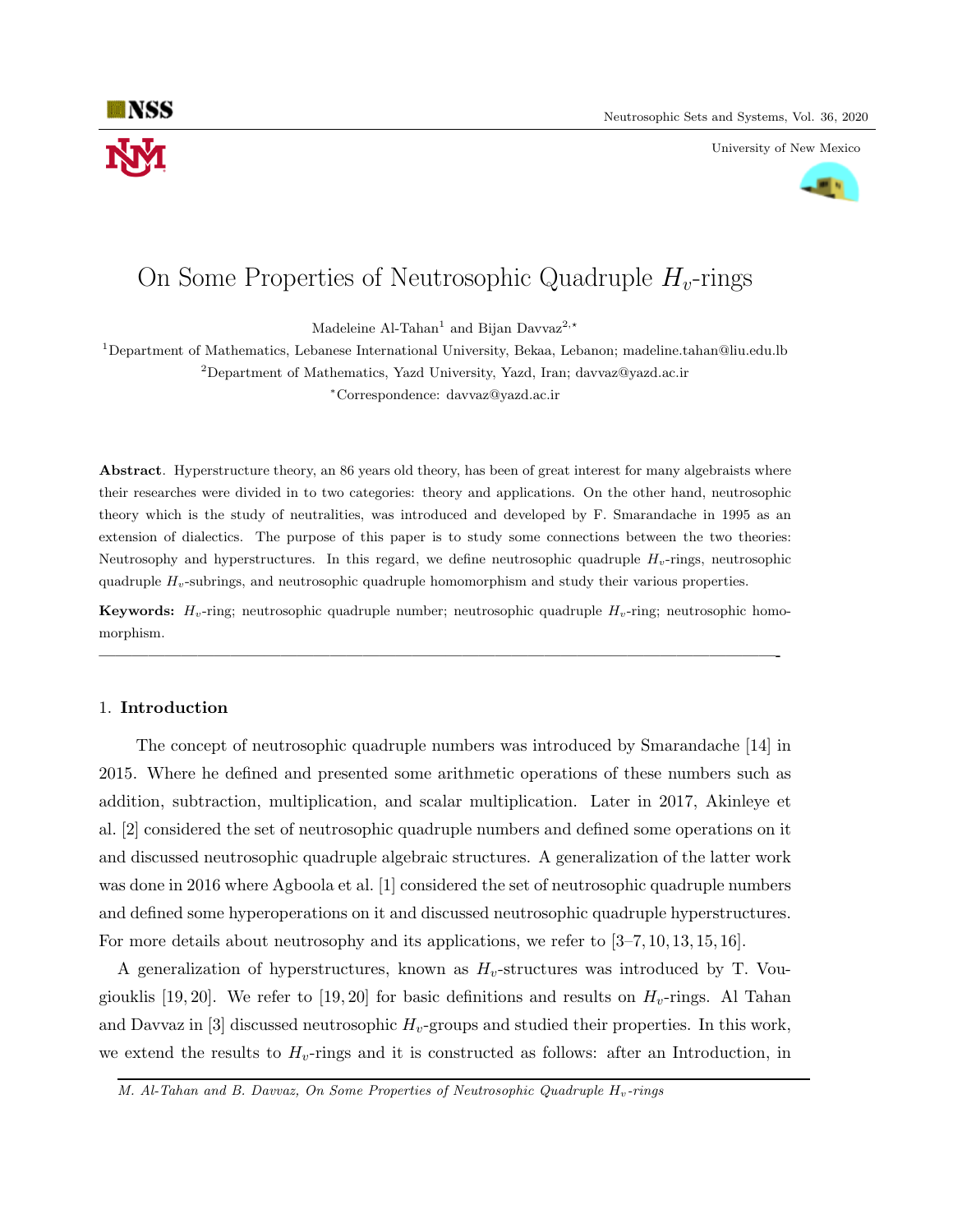Section 2, we present some basic definitions about hyperstructures that are used throughout the paper. In Section 3, we define neutrosophic quadruple  $H_v$ -rings and provide some examples on it. In Section 4, we define neutrosophic quadruple  $H_v$ -subrings and neutrosophic quadruple homomorphism and study their properties.

#### 2. Basic definitions about algebraic hyperstructures

In this section, we present some definitions and theorems related to hyperstructure theory that are used throughout the paper. (See [8, 9, 19].)

Let H be a non-empty set and  $\mathcal{P}^*(H)$  the set of all non-empty subsets of H. Then, a mapping  $\circ$  :  $H \times H \to \mathcal{P}^*(H)$  is called a *binary hyperoperation* on H. The couple  $(H, \circ)$  is called a *hypergroupoid*. In this definition, if X and Y are two non-empty subsets of H and  $h \in H$ , then we define:

$$
X \circ Y = \bigcup_{\substack{x \in X \\ y \in Y}} x \circ y, \ h \circ X = \{h\} \circ X \text{ and } X \circ h = X \circ \{h\}.
$$

**Definition 2.1.** A hypergroupoid  $(H, \circ)$  is called a:

- (1) semihypergroup if for every  $x, y, z \in H$ , we have  $x \circ (y \circ z) = (x \circ y) \circ z$ ;
- (2) quasi-hypergroup if for every  $x \in H$ ,  $x \circ H = H = H \circ x$  (The latter condition is called the reproduction axiom);
- (3) hypergroup if it is a semihypergroup and a quasi-hypergroup.

T. Vougiouklis [19, 20] introduced  $H_v$ -structures as a generalization of the well-known algebraic hyperstructures. The equality in some axioms of classical algebraic hyperstructures is replaced by non-empty intersection in  $H_v$ -structures. The majority of  $H_v$ -structures are applied in representation theory.

**Definition 2.2.** A hypergroupoid  $(H, \circ)$  is called an  $H_v$ -semigroup if the weak associative axiom is satisfied. i.e.,  $(x \circ (y \circ z)) \cap ((x \circ y) \circ z) \neq \emptyset$  for all  $x, y, z \in H$ .

An element  $0 \in H$  is called an *identity* if  $x \in 0 \circ h \cap h \circ 0$  for all  $h \in H$  and it is called a scalar identity if  $h = 0 \circ h = h \circ 0$  for all  $h \in H$ . A scalar identity (if it exists) is unique. A hypergroupoid  $(H, \circ)$  is called an  $H_v$ -group if it is a quasi-hypergroup and an  $H_v$ -semigroup. A non-empty subset M of an  $H_v$ -group  $(H, \circ)$  is called  $H_v$ -subgroup of H if  $(M, \circ)$  is an  $H_v$ -group.

**Definition 2.3.** Let R be a non-empty set and "+", " $\cdot$ " be hyperoperations. Then  $(R, +, \cdot)$ is a hyperring if the following conditions hold. (1)  $(R, +)$  is a hypergroup; (2)  $(R, \cdot)$  is is a semihypergroup; (3)  $\cdot$  is distributive with respect to +. And it is an  $H_v$ -ring if (1)  $(R, +)$  is an  $H_v$ -group; (2)  $(R, \cdot)$  is is an  $H_v$ -semigroup; (3)  $\cdot$  is weak distributive with respect to  $+$ .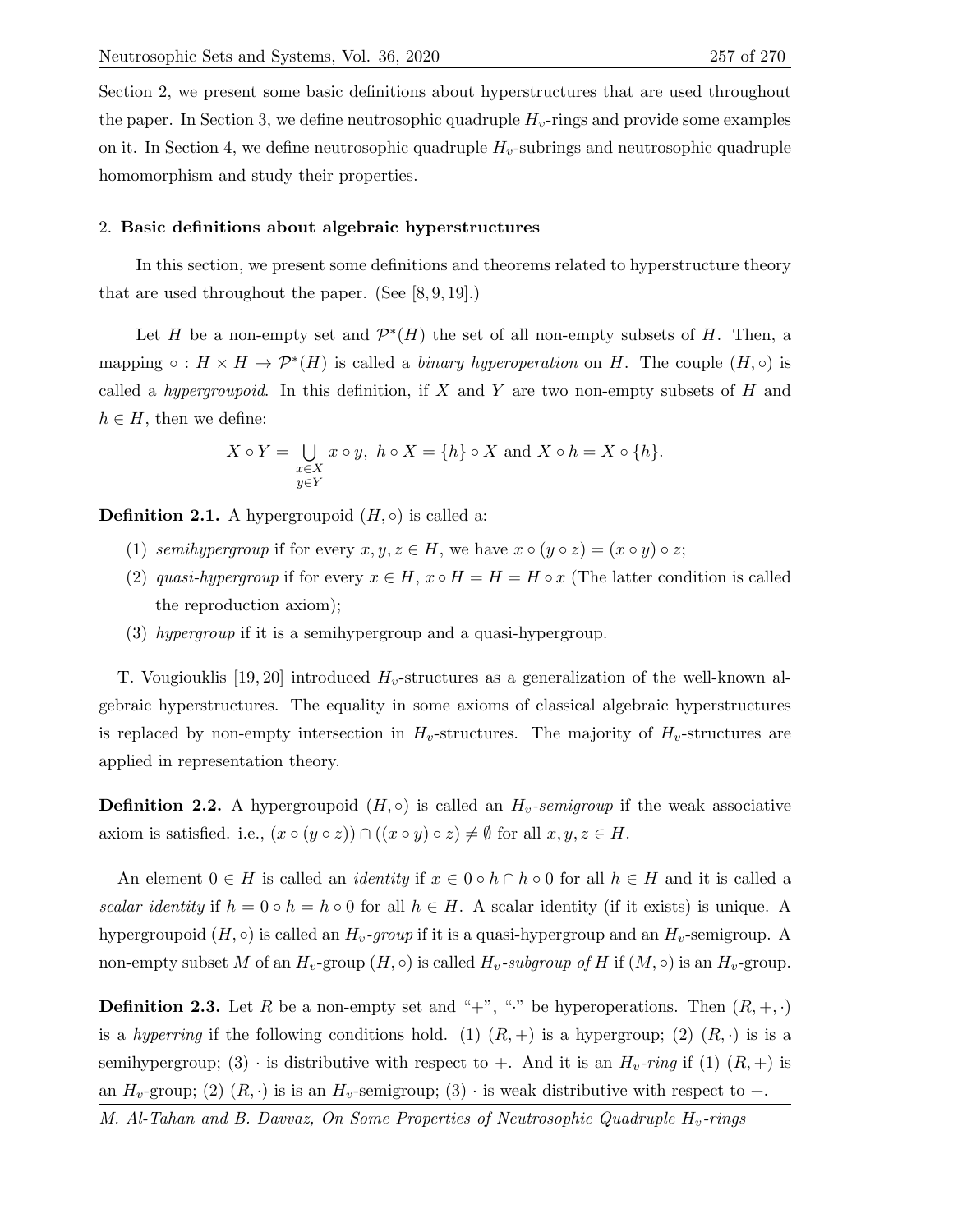$(R, +, \cdot)$  is said to be commutative if  $x + y = y + x$  and  $x \cdot y = y \cdot x$  for all  $x, y \in R$ . An element  $1 \in R$  is called a unit if  $x \in 1 \cdot x \cap x \cdot 1$  for all  $x \in R$  and it is called a scalar unit if  $x = 1 \cdot x = x \cdot 1$  for all  $x \in R$ . If the scalar unit exists then it is unique. A subset M of an  $H_v$ -ring  $(R, +, \cdot)$  is called an  $H_v$ -subring if  $(M, +, \cdot)$  is an  $H_v$ -ring. To prove that  $(M, +, \cdot)$  is an  $H_v$ -subring of  $(M, +, \cdot)$ , it suffices to show that  $m + M = M + m = M$  and  $M \cdot M \subseteq M$ for all  $m \in M$ .

Let  $(R, +, \star)$  and  $(R', +', \star')$  be two  $H_v$ -rings. Then  $f : R \to R'$  is said to be  $H_v$ -ring homomorphism if  $f(r + s) = f(r) + f(s)$  and  $f(r \star s) = f(r) \star' f(s)$  for all  $r, s \in R$ .  $(R, +, \star)$ and  $(S, +', \star')$  are called *isomorphic H<sub>v</sub>-rings*, and written as  $R \cong S$ , if there exists a bijective homomorphism  $f: R \to S$ .

The concept of very thin hyperstructures was introduced and studied by Vougioklis [17,18].

An  $H_v$ -structure is called a very thin  $H_v$ -structure, denoted as  $VT-H_v$ -structure, if all hyperoperations are operations except one which has all hyperproducts singletons except only one. For example an  $H_v$ -ring  $(H, \star, \circ)$  is said to be a  $VT-H_v$ -ring if there exists only one  $(x, y) \in H^2$  with the property  $|x \star y| > 1$  or  $|x \circ y| > 1$ .

# 3. Construction of neutrosophic quadruple  $H_v$ -rings

Symbolic (or Literal) neutrosophic theory is referring to the use of abstract symbols (i.e. the letters  $T$ ,  $I$ ,  $F$ , representing the neutrosophic components: truth, indeterminacy, and falsehood) in neutrosophics.

In [1, 2], Agboola et al. and Akinleye et al. respectively based their study of neutrosophic quadruple algebraic structures (hyperstructures) on quadruple numbers based on the set of real numbers. In this section, we consider neutrosophic quadruple numbers based on a set instead of real or complex numbers and we use them to define neutrosophic quadruple  $H_v$ -rings.

**Definition 3.1.** [11] Let X be a nonempty set. A neutrosophic quadruple X-number is an ordered quadruple  $(a, bT, cI, dF)$  where  $a, b, c, d \in X$  and  $T, I, F$  have their usual neutrosophic logical meanings.

The set of all neutrosophic quadruple X-numbers is denoted by  $NQ(X)$ , that is,

$$
NQ(X) = \{(a, bT, cI, dF) : a, b, c, d \in X\}.
$$

With respect to the preference law  $T < I < F$ , we define the Absorbance Law for the multiplications of  $T$ ,  $I$ , and  $F$ , in the sense that the bigger one absorbs the smaller one (or the big fish eats the small fish); for example:

 $FT = TF = F$  (because F is bigger),  $TT = T$  (T absorbs itself),  $TI = IT = I$  (because I is bigger), (because F is bigger), and  $FI = IF = I$  (because F is bigger).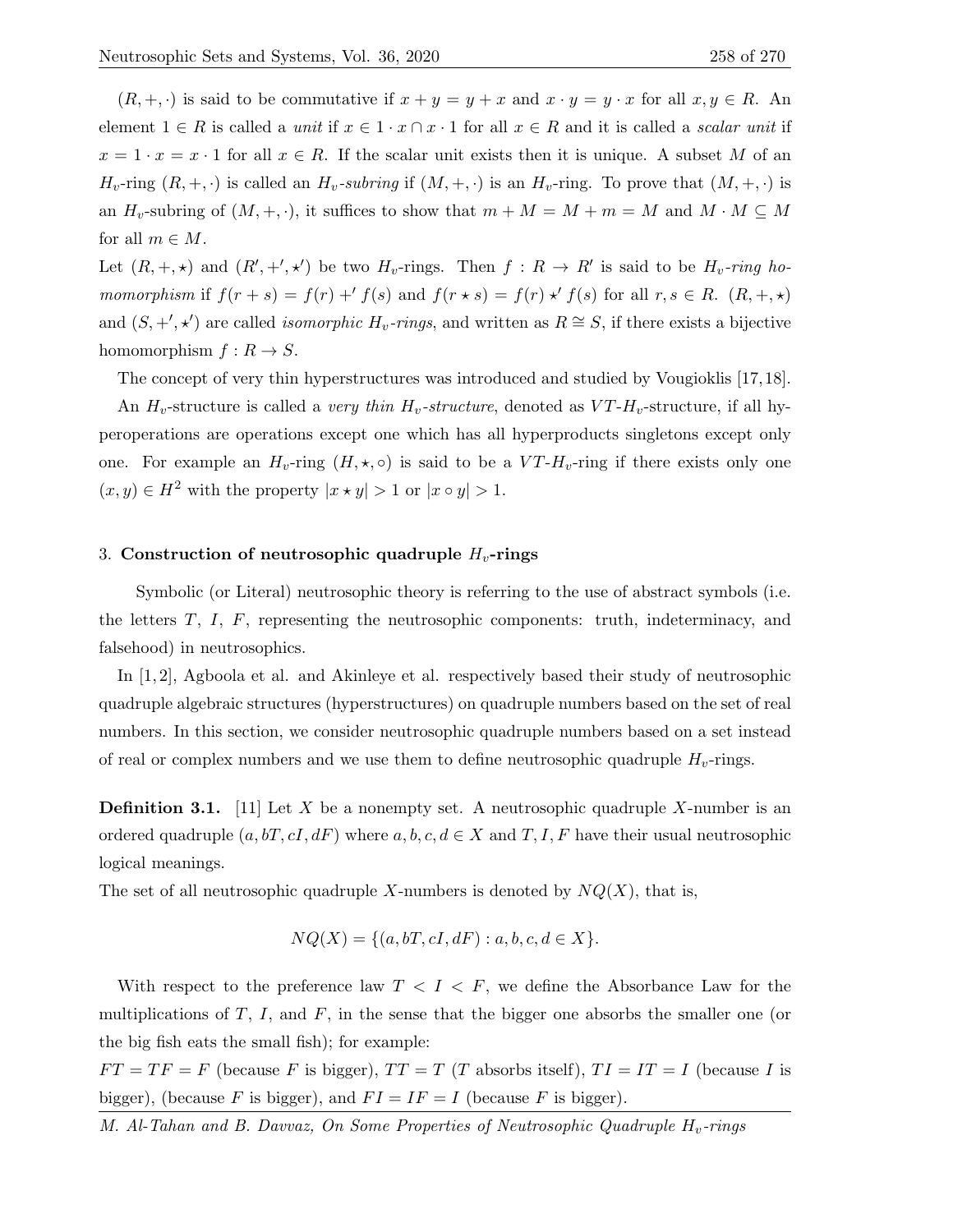Let  $(R, +, \cdot)$  be an  $H_v$ -ring with zero "0" and unit "1" and define " $\oplus$ " and " $\odot$ " on  $NQ(R)$ as follows:

$$
(x_1, x_2T, x_3I, x_4F) \oplus (y_1, y_2T, y_3I, y_4F)
$$
  
= { $(a, bT, cI, dF)$  :  $a \in x_1 + y_1, b \in x_2 + y_2, c \in x_3 + y_3, d \in x_4 + y_4$  }.

and

$$
(x_1, x_2T, x_3I, x_4F) \odot (y_1, y_2T, y_3I, y_4F)
$$
  
= { $(a, bT, cI, dF)$  :  $a \in x_1 \cdot y_1, b \in x_1 \cdot y_2 \cup x_2 \cdot y_1 \cup x_2 \cdot y_2,$   
 $c \in x_1 \cdot y_3 \cup x_2 \cdot y_3 \cup x_3 \cdot y_1 \cup x_3 \cdot y_2 \cup x_3 \cdot y_3,$   
 $d \in x_1 \cdot y_4 \cup x_2 \cdot y_4 \cup x_3 \cdot y_4 \cup x_4 \cdot y_1 \cup x_4 \cdot y_2 \cup x_4 \cdot y_3 \cup x_4 \cdot y_4$ }

Throughout this section,  $T < I < F$  and  $(R, +, \cdot)$  is an  $H_v$ -ring with identity "0", unit "1",  $0 + 0 = 0$ ,  $1 \cdot 1 = 1$  and  $x \cdot 0 = 0 \cdot x = 0$  for all  $x \in R$  (i.e. 0 is an absorbing element).

**Theorem 3.2.** [3] Let R be a set with  $0 \in R$ . Then  $(NQ(R), \oplus)$  is an  $H_v$ -group (called neutrosophic H<sub>v</sub>-group) with identity  $\overline{0} = (0, 0T, 0I, 0F)$  if and only if  $(R, +)$  is an H<sub>v</sub>-group with identity " $0$ " and  $0 + 0 = 0$ .

**Theorem 3.3.** [3] Let R be a set with  $0 \in R$ . Then  $(NQ(R), \oplus)$  is a hypergroup (called neutrosophic hypergroup) with identity  $\overline{0} = (0, 0T, 0I, 0F)$  if and only if  $(R, +)$  is a hypergroup with identity "0" and  $0 + 0 = 0$ .

In [1], Agboola et al. gave an example on a hypergroup of order 3 (Example 2.4) and said that it is a neutrosophic hypergroup which is an impossible case. We illustrate it by the following remark.

**Remark 3.4.** A neutrosophic  $H_v$ -group (hypergroup)  $NQ(R) = \{(a, bT, cI, dF) : a, b, c, d \in$ R} is either infinite or of order  $|R|^4$  where  $|R|$  is the number of elements in R in case R is finite. This is clear by using Theorem 3.2 and Theorem 3.3 respectively.

**Theorem 3.5.** [3] Let R be a set with  $0 \in R$ . Then  $(NQ(R), \oplus)$  is a commutative  $H_v$ -group with identity  $\overline{0} = (0, 0T, 0I, 0F)$  if and only if  $(R, +)$  is a commutative  $H_v$ -group with identity " $0$ " and  $0 + 0 = 0$ .

**Proposition 3.6.** Let R be a set containing " $0$ " and " $1$ " with a hyperoperation ".". Then  $(NQ(R), \odot)$  is a quadruple  $H_v$ -semigroup with unit 1 if and only if  $(R, \cdot)$  is an  $H_v$ -semigroup with unit  $\overline{1} = (1, 0T, 0I, 0F)$ .

*Proof.* Let  $(NQ(R), \odot)$  be a quadruple  $H_v$ -semigroup and let  $a, b, c \in R$ . Having  $x =$  $(a, 0T, 0I, 0F) \in NQ(R), y = (b, 0T, 0I, 0F) \in NQ(R), z = (c, 0T, 0I, 0F) \in NQ(R)$  and  $(x \odot (y \odot z)) \cap ((x \odot y) \odot z) \neq \emptyset$  implies that  $(a \cdot (b \cdot c)) \cap ((a \cdot b) \cdot c) \neq \emptyset$ .

Let  $(R, \cdot)$  be an  $H_v$ -semigroup and let  $x, y, z \in NQ(R)$ . Then there exist  $x_i, y_i, z_i \in R$ with  $i = 1, 2, 3, 4$  such that  $x = (x_1, x_2, x_3, x_4, F)$ ,  $y = (y_1, y_2, y_3, y_4, F)$  and  $z =$ M. Al-Tahan and B. Davvaz, On Some Properties of Neutrosophic Quadruple  $H_v$ -rings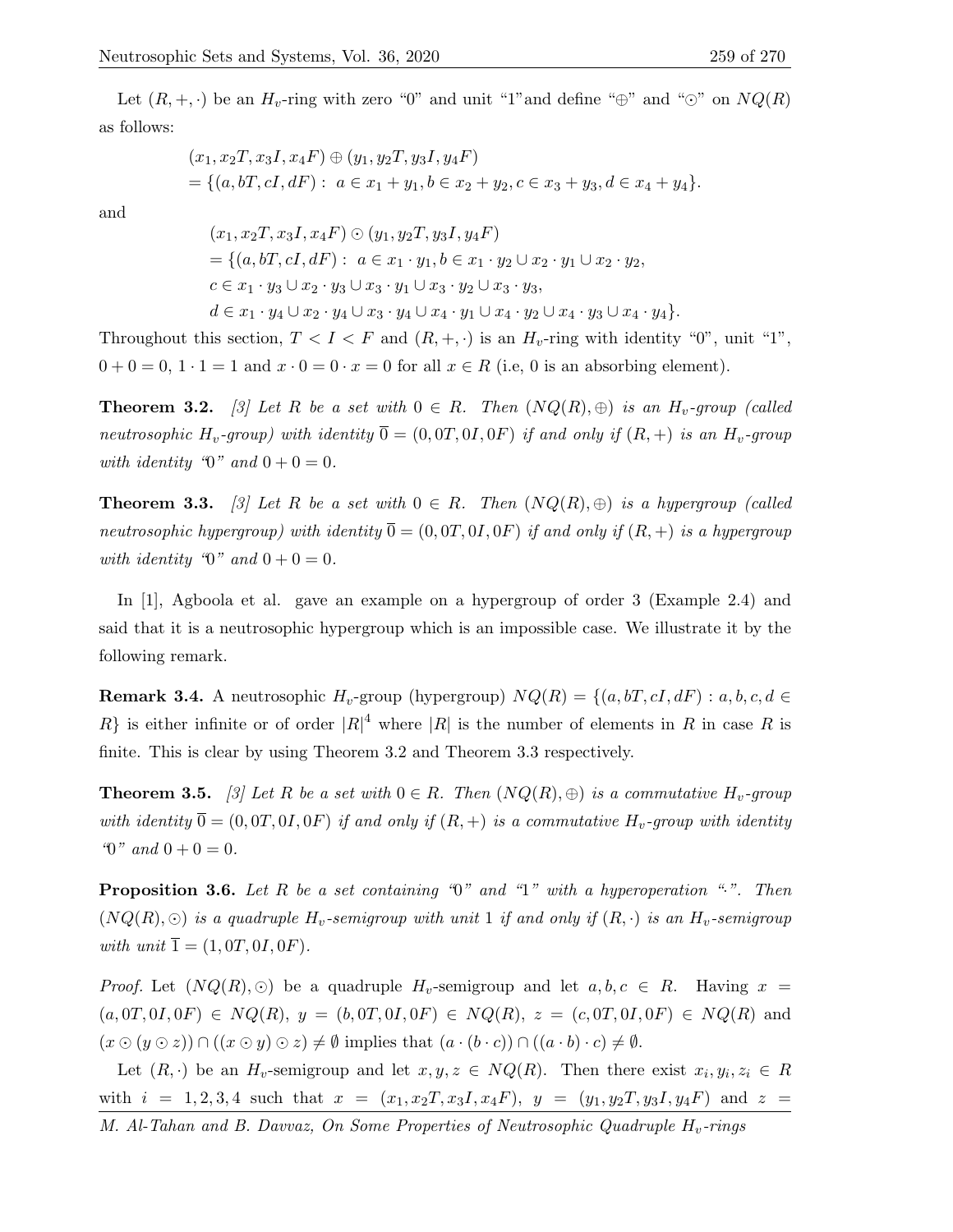$(z_1, z_2T, z_3I, z_4F)$ . We have  $(x_i \cdot (y_i \cdot z_i)) \cap (x_i \cdot y_i) \cdot z_i \neq \emptyset$  for  $i = 1, 2, 3, 4$ . Applying the latter with some computations on  $x\odot(y\odot z)$  and on  $(x\odot y)\odot z$ , we get  $(x\odot(y\odot z))\cap((x\odot y)\odot z)\neq\emptyset$ .

**Proposition 3.7.** R be a set containing " $0$ " and "1" with a hyperoperation ".". Then  $(NQ(R), \odot)$  is a quadruple semihypergroup with  $\overline{1} = (1, 0T, 0I, 0F)$  as unit if and only if  $(R, \cdot)$  is a semihypergroup with 1 as unit.

Proof. The proof is the same as that of Proposition 3.6 but instead of nonempty intersection, we have equality.  $\Box$ 

**Proposition 3.8.** Let  $(NQ(R), \oplus, \odot)$  be an  $H_v$ -ring with zero " $\overline{0}$ " and unit " $\overline{1}$ ". Then for all  $a, b, c \in R$ , we have:

$$
(a \cdot (b+c)) \cap ((a \cdot b) + (a \cdot c)) \neq \emptyset.
$$

Proof. Let  $a, b, c \in R$ . Then  $x = (a, 0T, 0I, 0F), y = (b, 0T, 0I, 0F), z = (c, 0T, 0I, 0F) \in$  $NQ(R)$ . Since  $(x\odot(y\oplus z))\cap((x\odot y)\oplus(x\odot z))\neq\emptyset$ , it follows that  $(a\cdot(b+c))\cap((a\cdot b)+(a\cdot c))\neq\emptyset$ .

**Proposition 3.9.** Let  $(R, +, \cdot)$  be an  $H_v$ -ring with identity "0" and unit "1". Then for all  $x, y, z \in NQ(R)$ , we have:

$$
(x\odot (y\oplus z))\cap ((x\odot y)\oplus (y\odot z))\neq \emptyset.
$$

Proof. Let  $x = (x_1, x_2, x_3, x_4, F), y = (y_1, y_2, y_3, y_4, F), z = (z_1, z_2, z_3, z_4, F) \in NQ(R)$ . We have:

 $x \odot (y \oplus z) = \{(t_1, t_2, t_3, t_4) : t_1 \in x_1 \cdot (y_1 + z_1), t_2 \in x_1 \cdot (y_2 + z_2) \cup x_2 \cdot (y_1 + z_1) \cup x_2 \cdot (y_2 + z_2),$  $t_3 \in x_1 \cdot (y_3 + z_3) \cup x_2 \cdot (y_3 + z_3) \cup x_3 \cdot (y_1 + z_1) \cup x_3 \cdot (y_2 + z_2) \cup x_3 \cdot (y_3 + z_3),$  $t_4 \in x_1 \cdot (y_4 + z_4) \cup x_2 \cdot (y_4 + z_4) \cup x_3 \cdot (y_4 + z_4) \cup x_4 \cdot (y_1 + z_1) \cup x_4 \cdot (y_2 + z_2) \cup x_4 \cdot (y_3 + z_3) \cup x_4 \cdot (y_4 + z_4)$ 

On the other hand, we have:

 $(x \odot y) \oplus (x \odot z) = \{s = (s_1, s_2T, s_3I, s_4F) : q = (q_1, q_2T, q_3I, q_4F) \in x \odot y, r =$  $(r_1, r_2T, r_3I, r_4F) \in x \odot z, s_i \in q_i + r_i \text{ for } i = 1, 2, 3, 4$ .

Having  $q = (q_1, q_2T, q_3I, q_4F) \in x \cdot y$  and  $r = (r_1, r_2T, r_3I, r_4F) \in x \cdot z$  implies that  $q_1 \in x_1 \cdot y_1, q_2 \in x_1 \cdot y_2 \cup x_2 \cdot y_1 \cup x_2 \cdot y_2, q_3 \in x_1 \cdot y_3 \cup x_2 \cdot y_3 \cup x_3 \cdot y_1 \cup x_3 \cdot y_2 \cup x_3 \cdot y_3$  $q_4 \in x_1 \cdot y_4 \cup x_2 \cdot y_4 \cup x_3 \cdot y_4 \cup x_4 \cdot y_1 \cup x_4 \cdot y_2 \cup x_4 \cdot y_3 \cup x_4 \cdot y_4$ ,  $r_1 \in x_1 \cdot z_1$ ,  $r_2 \in x_1 \cdot z_2 \cup x_2 \cdot z_1 \cup x_2 \cdot z_2$ ,  $r_3 \in x_1 \cdot y_4$  $x_1 \cdot z_3 \cup x_2 \cdot z_3 \cup x_3 \cdot z_1 \cup x_3 \cdot z_2 \cup x_3 \cdot z_3$  and  $r_4 \in x_1 \cdot z_4 \cup x_2 \cdot z_4 \cup x_3 \cdot z_4 \cup x_4 \cdot z_1 \cup x_4 \cdot z_2 \cup x_4 \cdot z_3 \cup x_4 \cdot z_4$ . Since  $x_i \cdot (y_i + z_i) \cap (x_i \cdot y_i + x_i \cdot z_i) \neq \emptyset$  for  $i = 1, 2, 3, 4$ , it follows that  $(x \odot (y \oplus z)) \cap ((x \odot y) \oplus (y \odot z)) \neq \emptyset$ .

**Proposition 3.10.** Let  $(NQ(R), \oplus, \odot)$  be an hyperring with zero " $\overline{0}$ " and unit " $\overline{1}$ ". Then for all  $a, b, c \in R$ , we have:

 $(a \cdot (b + c)) = ((a \cdot b) + (a \cdot c)).$ 

M. Al-Tahan and B. Davvaz, On Some Properties of Neutrosophic Quadruple  $H_v$ -rings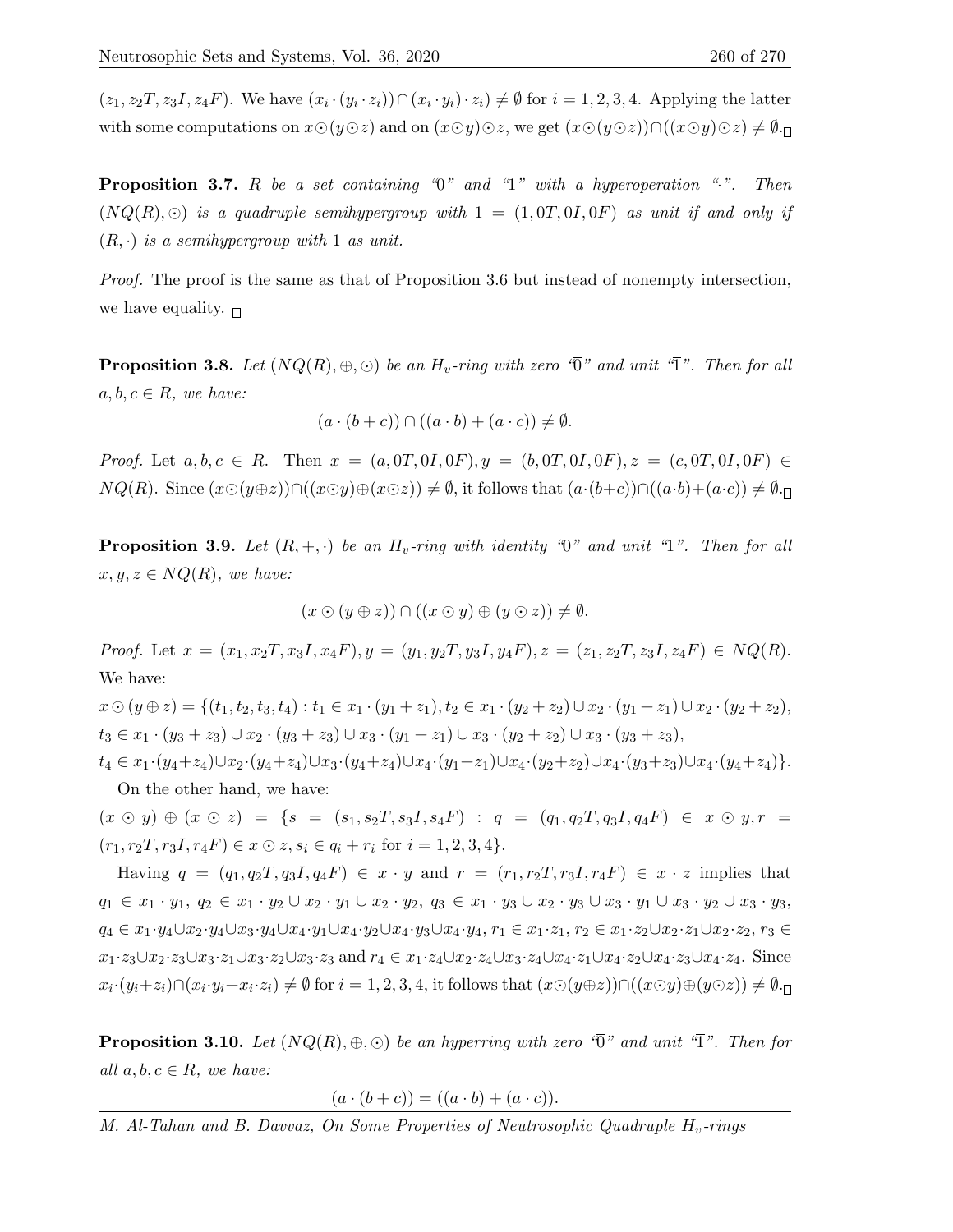Proof. The proof is the same as that of Proposition 3.8 but instead of nonempty intersection, we have equality.  $\Box$ 

**Proposition 3.11.** Let  $(R, +, \cdot)$  be a hyperring with identity "0" and unit "1". Then for all  $x, y, z \in NQ(R)$ , we have:

$$
x\odot(y\oplus z)\subseteq(x\odot y)\oplus(y\odot z).
$$

*Proof.* The proof is straightforward.  $\Box$ 

Remark 3.12. The equality in Proposition 3.11 may not hold. We illustrate it by the following example.

**Example 3.13.** Let  $R = \mathbb{Z}_2$  be the ring of integers under standard addition and multiplication modulo 2 and let  $x = (1, 1T, 0I, 0F), y = (0, 1T, 0I, 0F)$  and  $z = (1, 0T, 0I, 0F)$ . Having  $x \odot (y \oplus z) = (1, 1T, 0I, 0F)$  and  $(x \odot y) \oplus (x \odot z) = \{(1, 0T, 0I, 0F), (1, 1T, 0I, 0F)\}\$ implies that  $x \odot (y \oplus z) \neq (x \odot y) \oplus (y \odot z)$ .

In the proof of Theorem 2.11, [1], the proof of distributivity contains a gap. Our example, Example 3.13 can be used as an illustration.

**Notation 1.** Let  $(R, +, \cdot)$  be an  $H_v$ -ring with "0" and "1" as zero and unit respectively satisfying  $0 + 0 = 0, 1 \cdot 1 = 1$  and  $0 \cdot x = x \cdot 0 = 0$  for all  $x \in R$ . Then  $(NQ(R), \oplus, \odot)$  is called neutrosophic quadruple  $H_v$ -ring.

Notation 2. Let  $(NQ(R), \oplus, \odot)$  be a hyperring. Then we call it a neutrosophic quadruple hyperring.

**Remark 3.14.** Let  $(R, +, \cdot)$  be a hyperring. Then  $(NQ(R), \oplus, \odot)$  may fail to be a hyperring. One can easily see that  $(NQ(R), \oplus, \odot)$  in Example 3.13 is not a hyperring (as the distributivity law does not hold.).

**Theorem 3.15.** Let R be any set with two hyperoperations "+" and ".". Then  $(NQ(R), \oplus, \odot)$ is a neutrosophic H<sub>v</sub>-ring with zero and unit  $\overline{0} = (0, 0T, 0I, 0F)$  and  $\overline{1} = (1, 0T, 0I, 0F)$  respectively if and only if  $(R, +, \cdot)$  is an  $H_v$ -ring with zero and unit "0" and "1" respectively.

Proof. The proof follows from Theorem 3.2, Proposition 3.6, Proposition 3.8 and Proposition  $3.9.$   $\Box$ 

**Corollary 3.16.** Let  $(R, +, \cdot)$  be an  $H_v$ -ring containing an identity and absorbing element 0 and a unit 1 with the property that  $0 + 0 = 0, 1 \cdot 1 = 1$ . Then we can construct infinite number of neutrosophic quadruple  $H_v$ -rings.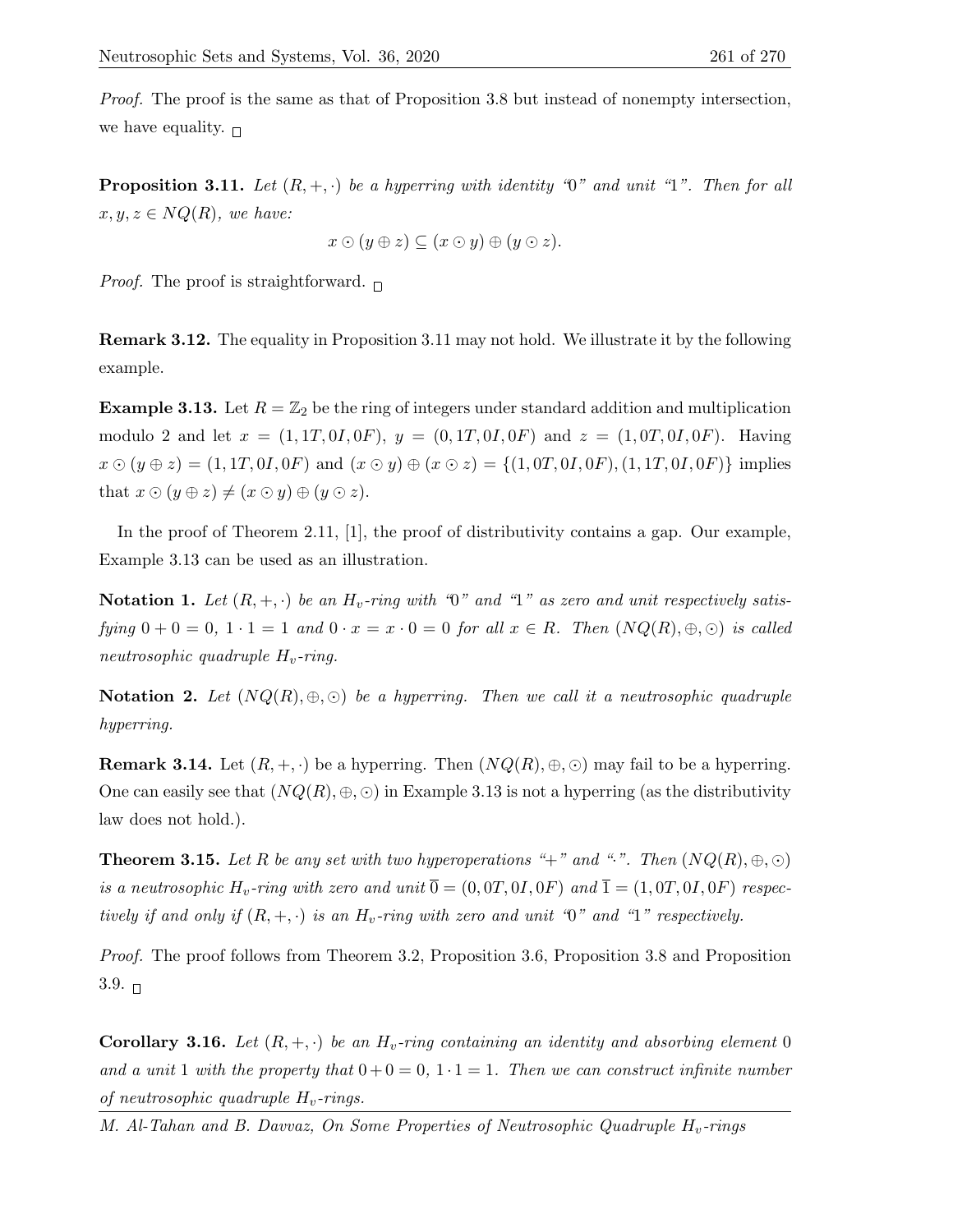*Proof.* Theorem 3.15 asserts that  $(NQ(R), \oplus, \odot)$  is an  $H_v$ -ring with zero and unit  $\overline{0}$  =  $(0,0T,0I,0F)$  and  $\overline{1}=(1,0T,0I,0F)$  respectively. Applying Theorem 3.15 on  $(NQ(R),\oplus,\odot)$ , we get  $NQ(NQ(R))$  is a quadruple  $H_v$ -ring. Continuing on this pattern, we can construct infinite number of quadruple  $H_v$ -rings. Particularly, we have  $NQ(NQ(\ldots NQ(\ldots(R))\ldots)$  is a quadruple  $H_v$ -ring.  $\Box$ 

**Proposition 3.17.** Let  $(R, +, \cdot)$  be any ring with unit. Then  $(NQ(R), \oplus, \odot)$  is a neutrosophic  $H_v$ -ring. Moreover,  $(NQ(R), \oplus, \odot)$  is not a ring.

*Proof.* We can consider the ring  $(R, +, \cdot)$  as an  $H_v$ -ring with zero and unit. Theorem 3.15 asserts that  $(NQ(R), \oplus, \odot)$  is a neutrosophic  $H_v$ -ring. Having  $x = (1, 0T, 0I, 0F), y = (1, T, 0I, 0F) \in NQ(R)$  implies that  $x \odot y \subseteq NQ(R)$ . It is clear that  $(1, 0T, 0I, 0F), (1, T, 0I, 0F) \in x \odot y$ . Thus,  $|x \odot y| > 1$ .

**Example 3.18.** Let  $R_1 = \{0, 1\}$  and define  $(R_1, +_1, \cdot_1)$  as follows:

| 1 |       |
|---|-------|
|   |       |
|   | $R_1$ |

| ٠1 | $\boldsymbol{0}$ |   |
|----|------------------|---|
| 0  | 0                | 0 |
| T  | 0                |   |

Then  $(NQ(R_1), \oplus, \odot)$  is a quadruple  $H_v$ -ring with 16 elements.

By setting

$$
\overline{1} = (1, 0T, 0I, 0F), \quad a_6 = (0, 0T, I, F), \qquad a_{11} = (1, 0T, 0I, F),
$$
\n
$$
a_2 = (0, T, 0I, 0F), \quad a_7 = (0, T, I, 0F), \qquad a_{12} = (1, T, 0I, F),
$$
\n
$$
a_3 = (0, 0T, I, 0F), \quad a_8 = (0, T, 0I, F), \qquad a_{13} = (1, 0T, I, F),
$$
\n
$$
a_4 = (0, 0T, 0I, F), \quad a_9 = (1, T, 0I, 0F), \quad a_{14} = (1, T, I, 0F),
$$
\n
$$
a_5 = (0, T, I, F), \qquad a_{10} = (1, 0T, I, 0F), \quad a_{15} = (1, T, I, F),
$$

M. Al-Tahan and B. Davvaz, On Some Properties of Neutrosophic Quadruple  $H_v$ -rings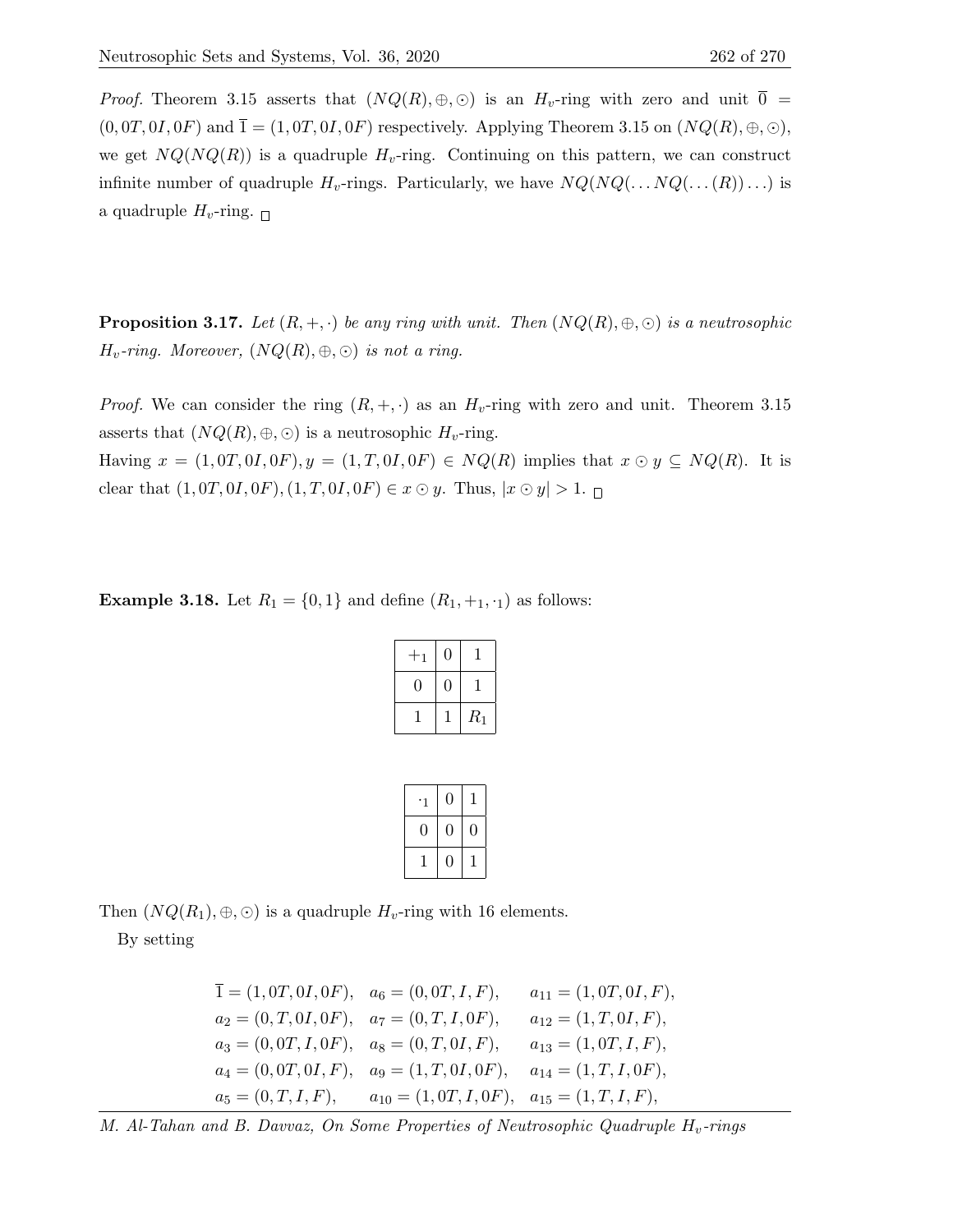| $\overline{0} \oplus x = \{x\}$ for all $x \in NQ(R_1)$                                  | $\overline{1} \oplus \overline{1} = {\overline{1}}$                      |
|------------------------------------------------------------------------------------------|--------------------------------------------------------------------------|
| $\overline{1} \oplus a_2 = \{a_9\}$                                                      | $a_2 \oplus a_5 = \{a_5, a_6\}$                                          |
| $a_3 \oplus a_4 = \{a_6\}$                                                               | $\overline{1} \oplus a_3 = \{a_{10}\}\$                                  |
| $a_5 \oplus a_5 = \{\overline{0}, \overline{1}, a_2, a_4, a_5, a_6, a_7, a_8, a_{10}\}\$ | $a_5 \oplus a_6 = \{a_5, a_7, a_8\}$                                     |
| $\overline{1} \oplus a_4 = \{a_{11}\}\$                                                  | $a_5 \oplus a_7 = \{a_4, a_5, a_6, a_8\}$                                |
| $a_5 \oplus a_8 = \{a_5, a_6, a_7, a_{10}\}\$                                            | $\overline{1} \oplus a_5 = \{a_{15}\}\$                                  |
| $a_5 \oplus a_9 = \{a_{13}, a_{14}, a_{15}\}\$                                           | $a_5 \oplus a_{10} = \{a_5, a_8\}$                                       |
| $\overline{1} \oplus a_6 = \{a_{13}\}\$                                                  | $a_5 \oplus a_{11} = \{a_{14}, a_{15}\}\$                                |
| $a_5 \oplus a_{12} = \{a_{13}, a_{14}, a_{15}\}\$                                        | $\bar{1} \oplus a_7 = \{a_{14}\}\$                                       |
| $a_5 \oplus a_{13} = \{a_9, a_{12}, a_{14}, a_{15}\}\$                                   | $a_5 \oplus a_{14} = \{a_{11}, a_{13}, a_{15}\}\$                        |
| $\overline{1} \oplus a_8 = \{a_{12}\}\$                                                  | $a_4 \oplus a_{14} = \{a_{15}\}\$                                        |
| $a_4 \oplus a_{15} = \{a_{14}, a_{15}\}\$                                                | $\overline{1} \oplus a_9 = \{a_2, a_9\}$                                 |
| $a_{14} \oplus a_{14} = \{\overline{1}, a_2, a_3, a_7, a_9, a_{10}, a_{14}\}\$           | $a_{14} \oplus a_{15} = \{a_4, a_5, a_6, a_8, a_{11}, a_{13}, a_{15}\}\$ |
| $\overline{1} \oplus a_{10} = \{a_3, a_{10}\}\$                                          | $a_{15} + a_{15} = NQ(R_1)$                                              |
| $a_{15} \oplus a_{3} = \{a_{12}, a_{15}\}\$                                              | $\overline{1} \oplus a_{11} = \{a_4, a_{10}\}\$                          |

we present some of the results for  $a_i \oplus a_j = a_j \oplus a_i$ ,  $i, j = 1, 2, ..., 15$  in the following table.

and we present some of the results for  $a_i \odot a_j = a_j \odot a_i$ ,  $i, j = 1, 2, \ldots, 15$  in the following table.

| $\overline{0} \odot x = \{\overline{0}\}\$ for all $x \in NQ(R_1)$   | $\overline{1} \odot \overline{1} = {\overline{1}}$                                                |
|----------------------------------------------------------------------|---------------------------------------------------------------------------------------------------|
| $\overline{1} \odot a_2 = \{\overline{0}, a_2\}$                     | $\overline{1} \odot a_3 = \{\overline{0}, a_3\}$                                                  |
| $\overline{1} \odot a_4 = \{\overline{0}, a_4\}$                     | $\overline{1} \odot a_5 = \{\overline{0}, a_2, a_3, a_4, a_5, a_6, a_7, a_8\}$                    |
| $\overline{1} \odot a_6 = \{\overline{0}, a_3, a_4, a_6\}$           | $\overline{1} \odot a_7 = \{\overline{0}, a_2, a_3, a_7\}$                                        |
| $\overline{1} \odot a_8 = \{\overline{0}, a_2, a_4, a_8\}$           | $\overline{1} \odot a_9 = \{\overline{1}, a_9\}$                                                  |
| $\overline{1} \odot a_{10} = \{\overline{1}, a_{10}\}\$              | $\overline{1} \odot a_{11} = \{\overline{1}, a_{11}\}\$                                           |
| $\overline{1} \odot a_{12} = \{\overline{1}, a_9, a_{11}, a_{12}\}\$ | $\overline{1} \odot a_{13} = \{\overline{1}, a_{10}, a_{11}, a_{13}\}\$                           |
| $\overline{1} \odot a_{14} = \{\overline{1}, a_9, a_{10}, a_{14}\}\$ | $\overline{1} \odot a_{15} = \{\overline{1}, a_9, a_{10}, a_1, a_{12}, a_{13}, a_{14}, a_{15}\}\$ |
| $a_2 \odot a_2 = \{\overline{0}, a_2\}$                              | $a_3 \odot a_3 = \{0, a_3\}$                                                                      |

It is clear that  $(NQ(R_1), \oplus, \odot)$  is a commutative quadruple  $H_v$ -ring.

**Proposition 3.19.** Let  $(R, +, \cdot)$  be an  $H_v\text{-ring.}$  Then "1" is the scalar unit of  $(R, +, \cdot)$  if and only if  $\overline{1} = (1, 0T, 0I, 0F)$  is the scalar unit of  $(NQ(R), \oplus, \odot)$ .

*Proof.* The proof is straightforward by applying the uniqueness of the scalar unit.  $\Box$ 

**Proposition 3.20.** Let  $(R, +, \cdot)$  be an  $H_v$ -ring. Then  $(R, +, \cdot)$  is a commutative  $H_v$ -ring if and only if  $(NQ(R), \oplus, \odot)$  is a commutative  $H_v$ -ring.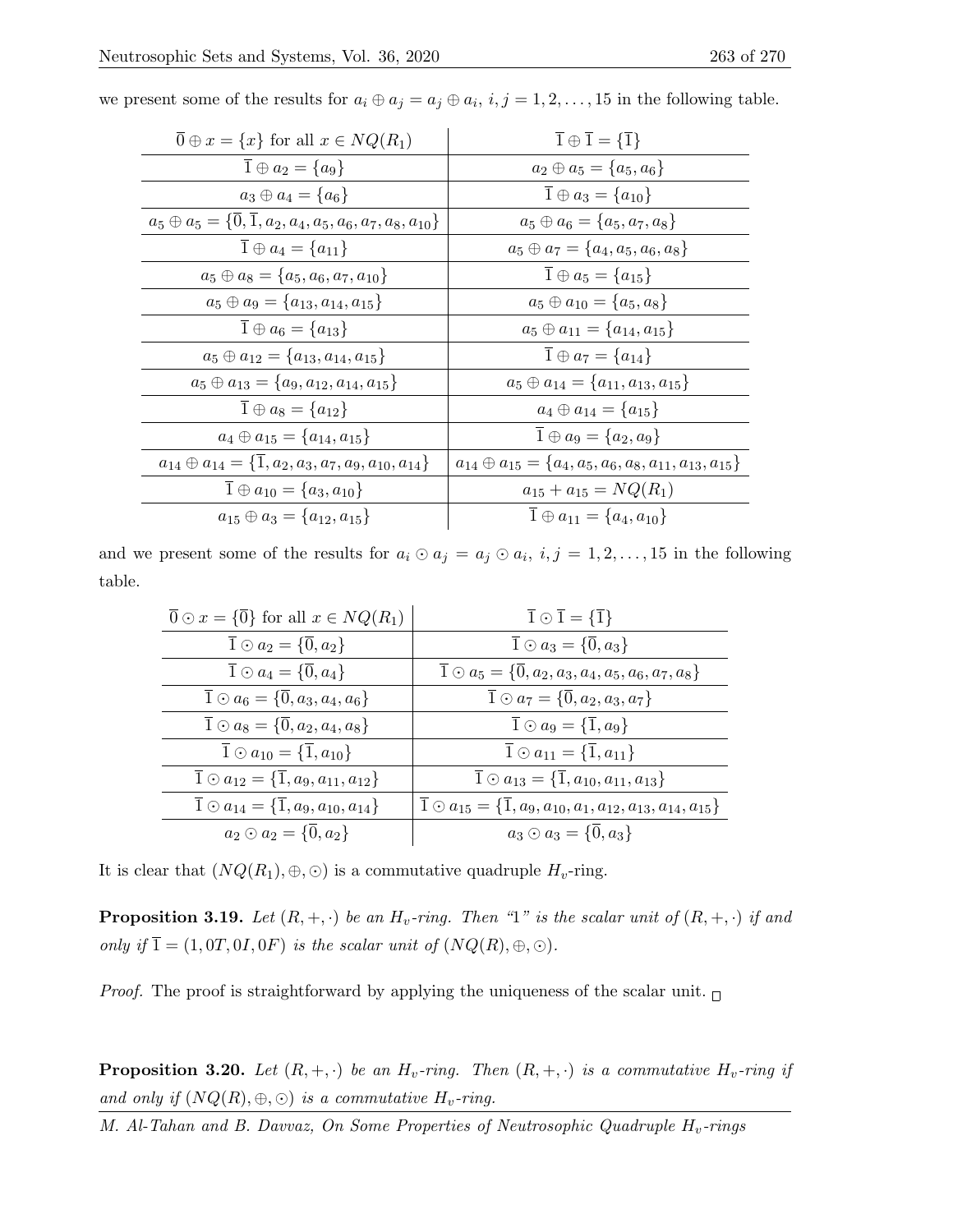*Proof.* Theorem 3.5 asserts that  $(NQ(R), \oplus)$  is a commutative  $H_v$ -group if and only if  $(R, +)$  is a commutative  $H_v$ -group. We need to show that  $(NQ(R), \odot)$  is a commutative  $H_v$ -semigroup if and only if  $(R, \cdot)$  is a commutative  $H_v$ -semigroup. Suppose that  $(R, \cdot)$  is a commutative  $H_v$ -semigroup and let  $x = (x_1, x_2, x_3, x_4, F), y = (y_1, y_2, y_3, y_4, F) \in NQ(R)$ . Easy computations show that  $x \odot y = y \odot x$ . Thus,  $(NQ(R), \odot)$  is a commutative  $H_v$ -semigroup.

Conversely, let  $(NQ(R), \odot)$  be a commutative  $H_v$ -group and  $a, b \in R$ . Having  $x =$  $(a,0T,0I,0F), y = (b,T,0I,0F) \in NQ(R)$  implies that  $x \odot y = (a \cdot b,0T,0I,0F) = y \odot x =$  $(b \cdot a, 0T, 0I, 0F)$ . Thus,  $a \cdot b = b \cdot a$ . Therefore,  $(R, \cdot)$  is a commutative  $H_v$ -semigroup.  $\Box$ 

**Proposition 3.21.** If  $(R, +, \cdot)$  is a VT-H<sub>v</sub>-ring then  $(NQ(R), \oplus, \odot)$  is not a VT-H<sub>v</sub>-ring.

*Proof.* Suppose that  $(R, +)$  is a  $VT-H_v$ -ring. Then there exist  $a, b \in R$  with either  $|a + b| > 1$ or  $|a \cdot b| > 1$ .

- Case  $|a + b| > 1$ . Having  $0 + 0 = 0$  implies that either  $a \neq 0$  or  $b \neq 0$  (or both are not equal to zero). Without loss of generality, we take  $b \neq 0$ . Let  $x = (a, aI, 0T, 0F), y =$  $(b, 0I, 0T, 0F), z = (0, bT, bI, bF) \in NQ(R)$ . It is clear that  $y \neq z$ ,  $|x \oplus y| > 1$  and that  $|x \oplus z| > 1.$
- Case  $|a \cdot b| > 1$ . Having  $1 \cdot 1 = 1$  implies that either  $a \neq 1$  or  $b \neq 1$  (or both are not equal to 1). Without loss of generality, we take  $b \neq 1$ . Let  $x = (a, 0I, 0T, 0F), y =$  $(b, 0I, 0T, 0F), z = (0, bT, 0I, 0F) \in NQ(R)$ . It is clear that  $y \neq z, |x \odot y| > 1$  and that  $|x \odot z| > 1$ .

Therefore,  $(NQ(R), \oplus, \odot)$  is not a  $VT-H_v$ -ring.

## 4. Neutrosophic quadruple  $H_v$ -subrings and neutrosophic homomorphisms

In this section, we define neutrosophic quadruple  $H_v$ -subrings and neutrosophic homomorphisms and investigate some of their properties.

**Definition 4.1.** Let  $(NQ(R), \oplus, \odot)$  be a neutrosophic quadruple  $H_v$ -ring and T be a nonempty subset of  $NQ(R)$ . Then  $(T, \oplus, \odot)$  is called a *neutrosophic quadruple H<sub>v</sub>-subring of*  $NQ(R)$  if  $(T, \oplus, \odot)$  is a neutrosophic quadruple  $H_v$ -ring.

**Remark 4.2.** Neutrosophic  $H_v$ -rings have no proper neutrosophic  $H_v$ -ideals. This is clear as if  $NQ(J)$  is a neutrosophiv  $H_v$ -ideal of  $NQ(R)$  then  $(1, 0T, 0I, 0F) \in NQ(J)$ . The latter implies that  $(a, bT, cI, dF) = (a, bT, cI, dF) \odot (1, 0T, 0I, 0F) \in NQ(J)$  for all  $(a, bT, cI, dF) \in NQ(R)$ .

**Theorem 4.3.** [3] Let  $(R, +)$  be an  $H_v$ -group with identity "0",  $S \subseteq R$  and  $0 \in S$ . Then  $(NQ(S), \oplus)$  is an  $H_v$ -subgroup of  $(NQ(R), \oplus)$  if and only if  $(S, +)$  is an  $H_v$ -subgroup of  $(R, +)$ .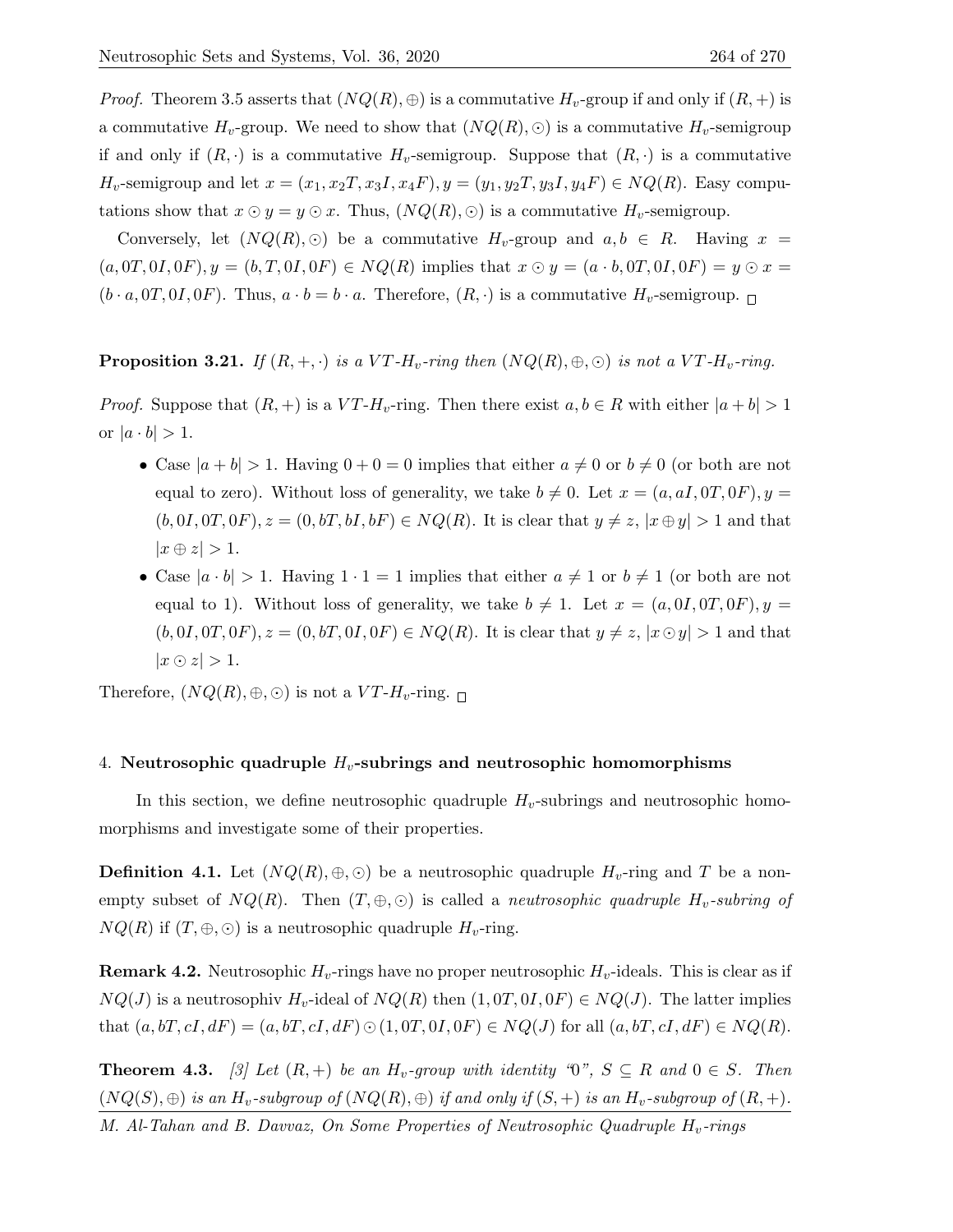**Theorem 4.4.** Let  $(R, +, \cdot)$  be an  $H_v$ -ring with identity "0" and unit 1,  $S \subseteq R$  and  $0, 1 \in S$ . Then  $(NQ(S), \oplus, \odot)$  is an  $H_v$ -subring of  $(NQ(R), \oplus, \odot)$  if and only if  $(S, +, \cdot)$  is an  $H_v$ -subring of  $(R, +, \cdot)$ .

*Proof.* Theorem 4.3 asserts that  $(NQ(S), \oplus)$  is an  $H_v$ -subgroup of  $(NQ(R), \oplus)$  if and only if  $(S,+)$  is an  $H_v$ -subgroup of  $(R,+)$ . We need to show that  $(NQ(S),\odot)$  is an  $H_v$ -subsemigroup of  $(NQ(R), \odot)$  if and only if  $(S, \cdot)$  is an  $H_v$ -subsemigroup of  $(R, \cdot)$ . Suppose that  $(S, \cdot)$  is an  $H_v$ -subsemigroup of  $(R, \cdot)$ . We need to show that  $x \odot NQ(S) \cup NQ(S) \odot x \subseteq NQ(S)$  for all  $x = (x_1, x_2, x_3, x_4, F) \in NQ(S)$  which is clear.

Let  $(NQ(S), \odot)$  be an  $H_v$ -subsemigroup of  $(NQ(R), \odot)$  and let  $x_1 \in S$ . We need to show that  $x_1 \cdot S \cup S \cdot x_1 \subseteq S$ . For all  $y_1 \in S$ , we have  $x = (x_1, 0T, 0I, 0F), y = (y_1, 0T, 0I, 0F) \in$  $NQ(S)$ . Since  $x \odot y \subseteq NQ(S)$ , it follows that  $x_1 \cdot y_1 \subseteq S$ .  $\Box$ 

**Example 4.5.** Since  $(R_1, +_1, \cdot_1)$  in Example 3.18 has only one  $H_v$ -subring  $(R_1)$  containing 0 and 1, it follows by applying Theorem 4.4 that  $(NQ(R_1), \oplus, \odot)$  has only one neutrosophic  $H_v$ -subring:  $(NQ(R_1), \oplus, \odot)$ .

**Example 4.6.** Let  $R_2 = \{0, 1, 2\}$  and define  $(R_2, +_2, \cdot_2)$  as follows:

| $+2$ |              |            | 2          |
|------|--------------|------------|------------|
| 0    | $\mathbf{0}$ | $\{0,1\}$  | $\{0, 2\}$ |
|      | ${0,1}$      |            | ${1, 2}$   |
| 2    | ${0, 2}$     | $\{1, 2\}$ | 2          |

| $\cdot$ 2      | 0 |          | $\overline{2}$ |
|----------------|---|----------|----------------|
| O              | 0 | 0        | 0              |
|                | 0 |          | ${1, 2}$       |
| $\overline{2}$ | 0 | ${1, 2}$ | 2              |

It is clear that  $(R_2, +_2, \cdot_2)$  is a commutative  $H_v$ -ring that has exactly two non-isomorphic  $H_v$ -subrings containing 0 and 1:  $\{0,1\}$  and  $R_2$ . We can deduce that  $(NQ(R_2), \oplus, \odot)$  is a commutative neutrosophic quadruple  $H_v$ -ring and has two non-isomorphic neutrosophic quadruple  $H_v$ -subrings:  $NQ({0,1}) = {\overline{0}, \overline{1}}$  and  $NQ(R_2)$ .

**Proposition 4.7.** Let  $n \geq 2$  be a natural number and  $(\mathbb{Z}_n, +, \cdot)$  be the ring of integers under standard addition and multiplication modulo n. Then  $(NQ(\mathbb{Z}_n), \oplus, \odot)$  has no proper neutrosophic  $H_v$ -subrings.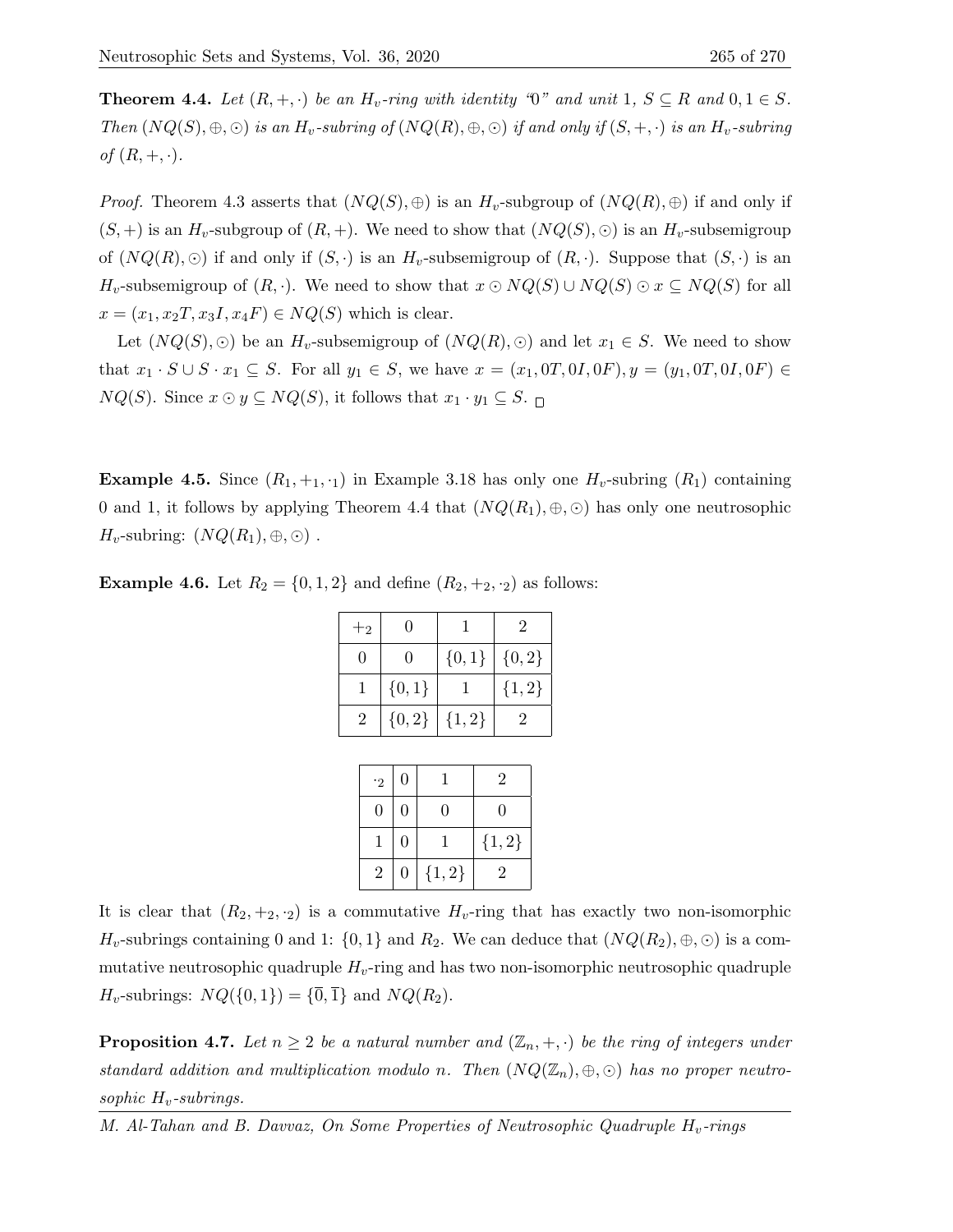*Proof.* Proposition 3.17 asserts that  $(NQ(\mathbb{Z}_n), \oplus, \odot)$  is a neutrosophic  $H_v$ -ring. Let S be a subring of  $\mathbb{Z}_n$ . Then there exist  $d \mid n$  with  $1 \leq d \leq n$  such that  $S = d\mathbb{Z}_n$ . Since  $1 \in S$  if and only if  $d = 1$  and  $(1, 0T, 0I, 0F) \in NQ(S)$ , it follows that  $NQ(S) = NQ(\mathbb{Z}_n)$ .

**Proposition 4.8.** Let  $(S, +, \cdot)$  be an  $H_v$ -subring of  $(R, +, \cdot)$ . Then  $NQ(S) \oplus NQ(S) = NQ(S)$ and  $NQ(S) \odot NQ(S) \subseteq NQ(S)$ .

*Proof.* The proof is straightforward.  $\Box$ 

**Definition 4.9.** Let  $(NQ(R), \oplus_1, \odot_1)$  and  $(NQ(J), \oplus_2, \odot_2)$  be neutrosophic quadruple  $H_v$ rings. A function  $\phi: NQ(R) \to NQ(J)$  is called *neutosophic homomorphism* if

- (1)  $\phi(0_R, 0_R, T, 0_R, I, 0_R, F) = (0_J, 0_J, T, 0_J, I, 0_J, F);$
- (2)  $\phi(1_R, 0_RT, 0_RI, 0_RF) = (1_J, 0_JT, 0_JI, 0_JF);$
- (3)  $\phi(0_R, 1_R T, 0_R I, 0_R F) = (0_J, 1_J T, 0_J I, 0_J F);$
- (4)  $\phi(0_R, 0_R T, 1_R I, 0_R F) = (0_J, 0_J T, 1_J I, 0_J F);$
- (5)  $\phi(0_R, 0_R, T, 0_R, I, 1_R, F) = (0_I, 0_I, T, 0_I, I, 1_I, F);$
- (6)  $\phi(x \oplus_1 y) = \phi(x) \oplus_2 \phi(y)$  for all  $x, y \in NQ(R)$ ;
- (7)  $\phi(x \odot_1 y) = \phi(x) \odot_2 \phi(y)$  for all  $x, y \in NQ(R)$ .

If  $\phi$  is a neutrosophic homomorphism and bijective then it is called *neutrosophic isomorphism* and we write  $NQ(R) \cong NQ(J)$ .

**Example 4.10.** Let  $(R, +, \cdot)$  be an  $H_v$ -ring. Then  $f : NQ(R) \to NQ(R)$  is an isomorphism, where  $f(x) = x$  for all  $x \in NQ(R)$ .

**Proposition 4.11.** Let  $(R, +_1, \cdot_1)$  and  $(J, +_2, \cdot_2)$  be  $H_v\text{-rings.}$  If there exist a homomorphism  $f: R \to J$  with  $f(0_R) = 0_J$  and  $f(1_R) = 1_J$  then there exist a homomorphism from  $(NQ(R), \oplus_1, \odot_1)$  to  $(NQ(J), \oplus_2, \odot_2)$ .

*Proof.* Suppose that  $f: R \to J$  is a homomorphism. We define  $\phi: NQ(R) \to NQ(J)$  as follows: For  $x = (x_1, x_2T, x_3I, x_4F) \in NQ(R)$ 

$$
\phi((x_1, x_2T, x_3I, x_4F)) = (f(x_1), f(x_2)T, f(x_3)I, f(x_4)F).
$$

It is clear that  $\phi$  is well defined and that conditions 1. to 5. of Definition 4.9 are satisfied. Let  $x = (x_1, x_2, x_3, x_4, F), y = (y_1, y_2, y_3, y_4, F) \in NQ(R)$ . Since  $f(x_i+y_i) = f(x_i)+f(y_i)$  for  $i = 1, 2, 3, 4$ , it follows that  $\phi(x \oplus_1 y) = \phi(x) \oplus_2 \phi(y)$ . Moreover, having  $f(x_i \cdot_1 y_i) = f(x_i) \cdot_2 f(y_i)$ for  $i = 1, 2, 3, 4$  implies that  $\phi(x \odot_1 y) = \phi(x) \odot_2 \phi(y)$ .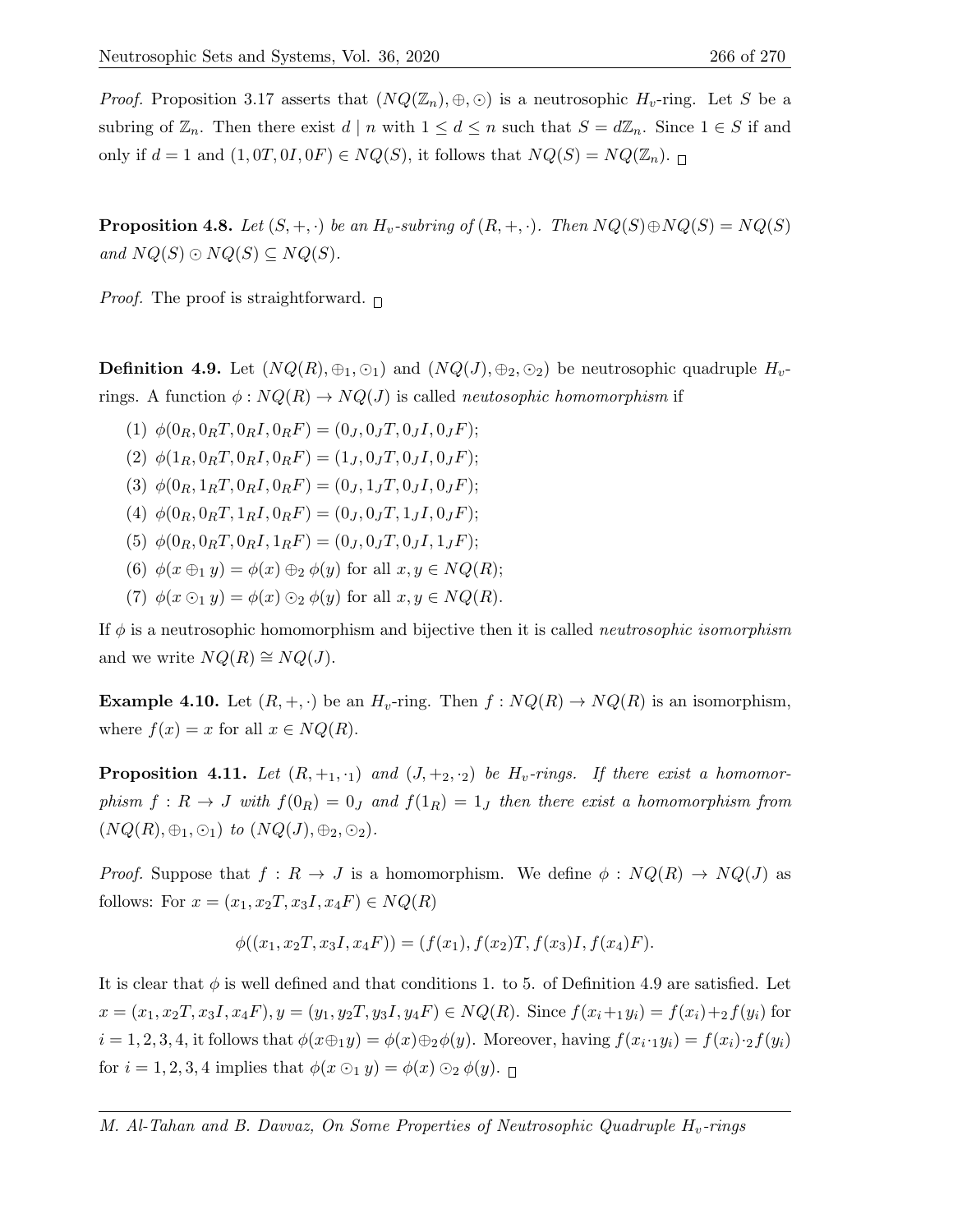**Proposition 4.12.** Let  $(R, +_1, \cdot_1)$  and  $(J, +_2, \cdot_2)$  be isomorphic  $H_v\text{-}rings$ ,  $0_R, 1_R \in R$  with  $0_R + 0_R = 0_R$ ,  $1_R \cdot 1_R = 1_R$ ,  $0_R \cdot x = 0_R$  for all  $x \in R$  and  $f : (R, +_1, \cdot_1) \to (J, +_2, \cdot_2)$  be an isomorphism. Then  $f(0_R) = 0_J$  and  $f(1_R) = 1_J$ .

*Proof.* let  $f(0_R) = a, f(1_R) = b$ . Since  $a = f(0_R) = f(0_R + 1 \ 0_R) = a + 2 \ a$  and  $a + 2 \ y =$  $f(0_R +_1 x) \ni f(x) = y$  for all  $y \in J$ , it follows that a is a zero of J satisfying  $a +_2 a = a$ . Moreover, having  $b = f(1_{R-1} 1_R) = b \cdot_2 b$  and  $b \cdot_2 y = f(1_{R-1} x) \ni f(x) = y$  for all  $y \in J$  implies that b is a unit of J satisfying  $1_J \cdot 2 1_J = 1_J$ .

**Corollary 4.13.** Let  $(R, +_1, \cdot_1)$  and  $(J, +_2, \cdot_2)$  be isomorphic  $H_v$ -rings. Then

$$
(NQ(R), \oplus_1, \odot_1) \cong (NQ(J), \oplus_2, \odot_2).
$$

*Proof.* The proof is straightforward by using Proposition 4.11 and Proposition 4.12.  $\Box$ 

Corollary 4.14. Let  $(R, +_1, \cdot_1)$  and  $(J, +_2, \cdot_2)$  be  $H_v\text{-rings}$  and let  $Hom(R, J) = \{f : R \rightarrow$  $J: f$  is homomorphism,  $f(0_R) = 0_J$  and  $f(1_R) = 1_J$ . If  $|Hom(R, J)| < \infty$  then

$$
|Hom(R, J)| \leq |Hom(NQ(R), NQ(J)|.
$$

*Proof.* The proof is straightforward using Proposition 4.11.  $\Box$ 

Let  $(R, +)$  be a commutative  $H_v$ -ring with identity "0" and unit "1" and  $S \subseteq R$  be an  $H_v$ -subring of R. Then  $(R/S, +', \cdot')$  is an  $H_v$ -ring with: S as a zero, "1 + S" as a unit and  $S' + S = S$ . Here "+'" and "<sup>\*</sup>" are defined as follows: For all  $x, y \in R$ ,

$$
(x + S) + ' (y + S) = (x + y) + S
$$
 and  $(x + S) \cdot ' (y + S) = x \cdot y + S$ .

**Proposition 4.15.** Let  $(S, +, \cdot)$  be an  $H_v$ -subring of a commutative  $H_v$ -ring  $(R, +, \cdot)$ . Then  $(NQ(R/S), \oplus, \odot)$  is an  $H_v$ -ring.

*Proof.* Since  $(R, +, \cdot)$  is commutative, it follows that "+'" and "''" are well defined. The proof follows from having  $(R/S, +', \cdot')$  an  $H_v$ -ring with S as zero,  $1 + S$  as unit,  $S \cdot (x + S) =$  $(x + S) \cdot S = S$  and from Theorem 3.15.

**Proposition 4.16.** Let  $(S, +, \cdot)$  be an  $H_v$ -subring of a commutative  $H_v$ -ring  $(R, +, \cdot)$ . Then  $(NQ(R/S), \oplus, \odot) \cong (NQ(R)/NQ(S), \oplus', \odot').$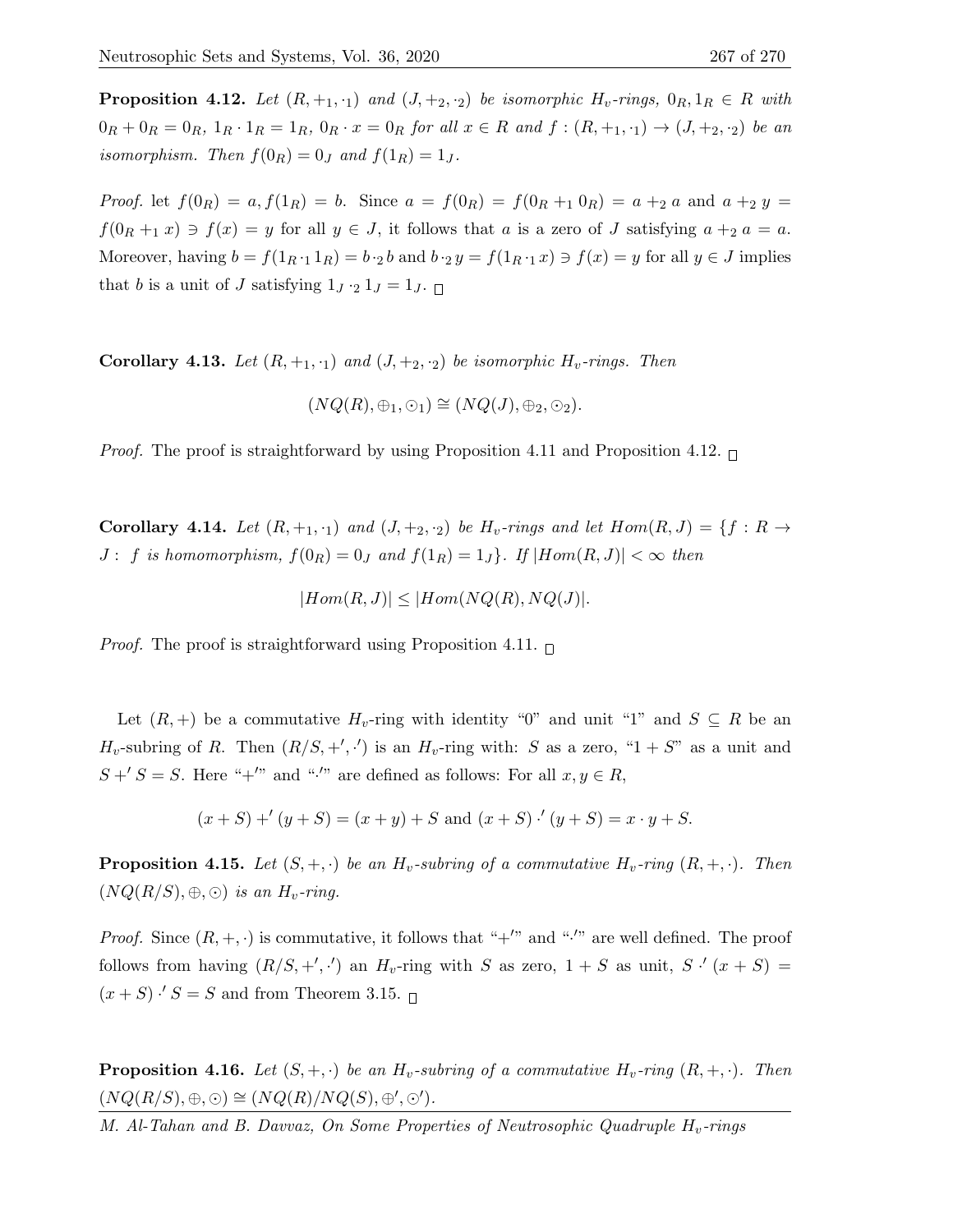*Proof.* Let  $g: NQ(R)/NQ(S) \to NQ(R/S)$  be defined as follows:

$$
g((x_1, x_2T, x_3I, x_4F) \oplus NQ(S)) = (x_1 + S, (x_2 + S)T, (x_3 + S)I, (x_4 + S)F).
$$

We claim that  $g$  is a neutrosophic isomorphism, that is,  $g$  is well defined, one-to-one, onto and neutrosophic homomorphism.

- (1) g is well defined. Let  $x \oplus NQ(S) = y \oplus NQ(S) \in NQ(R)/NQ(S)$ . Then there exist  $x_i, y_i \in R$ ,  $i = 1, 2, 3, 4$  such that  $x = (x_1, x_2, x_3, x_4, F), y = (y_1, y_2, y_3, y_4, F)$ . We need to show that  $x_i + S = y_i + S$  for  $i = 1, 2, 3, 4$ , that is  $x_i + S \subseteq y_i + S$  and  $y_i + S \subseteq x_i + S$  for  $i = 1, 2, 3, 4$ . We show that  $x_i + S \subseteq y_i + S$  and  $y_i + S \subseteq x_i + S$  is done in a similar manner. Since  $x \oplus NQ(S) = y \oplus NQ(S)$ , it follows that  $x \in x \oplus z \subseteq$  $y \oplus NQ(S)$  for all  $z = (z_1, z_2T, z_3I, z_4F) \in NQ(S)$ . The latter implies that there exist  $s = (s_1, s_2, s_3, s_4, F) \in NQ(S)$  such that  $x \oplus z \in y \oplus s$ . We get  $x_i + z_i \in y_i + s_i \subseteq y_i + S$ for  $i = 1, 2, 3, 4$ . The latter implies that  $x_i + S \subseteq y_i + S$  for  $i = 1, 2, 3, 4$ .
- $(2)$  g is onto. The proof is straightforward.
- (3) q is one-to-one. Let  $x \oplus NQ(S) = (x_1, x_2, x_3, x_4F) \oplus NQ(S), y \oplus NQ(S) =$  $(y_1, y_2, y_3I, y_4F) \oplus NQ(S) \in NQ(R)/NQ(S)$  with  $h(x \oplus NQ(S)) = h(y \oplus NQ(S)).$ We need to show that  $x \oplus NQ(S) = y \oplus NQ(S)$ , that is,  $x \oplus NQ(S) \subseteq y \oplus NQ(S)$ and  $y \oplus NQ(S) \subseteq x \oplus NQ(S)$ . We prove  $x \oplus NQ(S) \subseteq y \oplus NQ(S)$  and  $y \oplus NQ(S) \subseteq$  $x \oplus NO(S)$  is done in a similar manner.

Having  $h(x \oplus NQ(S)) = h(y \oplus NQ(S))$  implies that  $(x_1+S,(x_2+S)T,(x_3+S)I,(x_4+S))$  $S(F) = (y_1 + S, (y_2 + S)T, (y_3 + S)I, (y_4 + S)F)$ . The latter implies that  $x_i + S = y_i + S$ for  $i = 1, 2, 3, 4$ . Let  $z = (z_1, z_2T, z_3I, z_4F) \in NQ(S)$ . Having  $x_i + S = y_i + S$  for  $i = 1, 2, 3, 4$  implies that there exist  $s_i$ ,  $i = 1, 2, 3, 4$ , such that  $x_i + z_i \subseteq y_i + s_i$  for  $i = 1, 2, 3, 4$ . The latter implies that  $x \oplus NQ(S) \subseteq y \oplus s \subseteq y \oplus NQ(S)$ .

- (4) g is neutrosophic homomorphism.
	- $g(0,0T,0I,0F) = (S, ST, SI, SF),$
	- $q(1,0T,0I,0F) = (1 + S, ST, SI, SF),$
	- $g(0, 1T, 0I, 0F) = (S, (1 + S)T, SI, SF),$
	- $g(0,0T,1I,0F) = (S,ST,(1+S)I,SF),$
	- $q(0,0T,0I,1F) = (S, ST, SI, (1+S)F),$
	- We have  $g((x_1, x_2T, x_3I, x_4F) \oplus NQ(S) \oplus (y_1, y_2T, y_3I, y_4F) \oplus NQ(S)) = g((x_1 + y_2I, y_3I, y_4F) \oplus NQ(S))$  $y_1,(x_2+y_2)T,(x_3+y_3)I,(x_4+y_4)F) \oplus NQ(S)) = (x_1+y_1+S,(x_2+y_2+S)T,(x_3+B)T)$  $y_3 + S$ I,  $(x_4 + y_4 + S)F$ ). On the other hand, we have  $g((x_1, x_2, x_3, x_4, F) \oplus$  $NQ(S)) \oplus g((y_1, y_2, y_3, y_4F) \oplus NQ(S)) = (x_1 + S, (x_2 + S)T, (x_3 + S)I, (x_4 + S)T)$  $S(F) \oplus (y_1 + S, (y_2 + S)T, (y_3 + S)I, (y_4 + S)F).$

M. Al-Tahan and B. Davvaz, On Some Properties of Neutrosophic Quadruple  $H_v$ -rings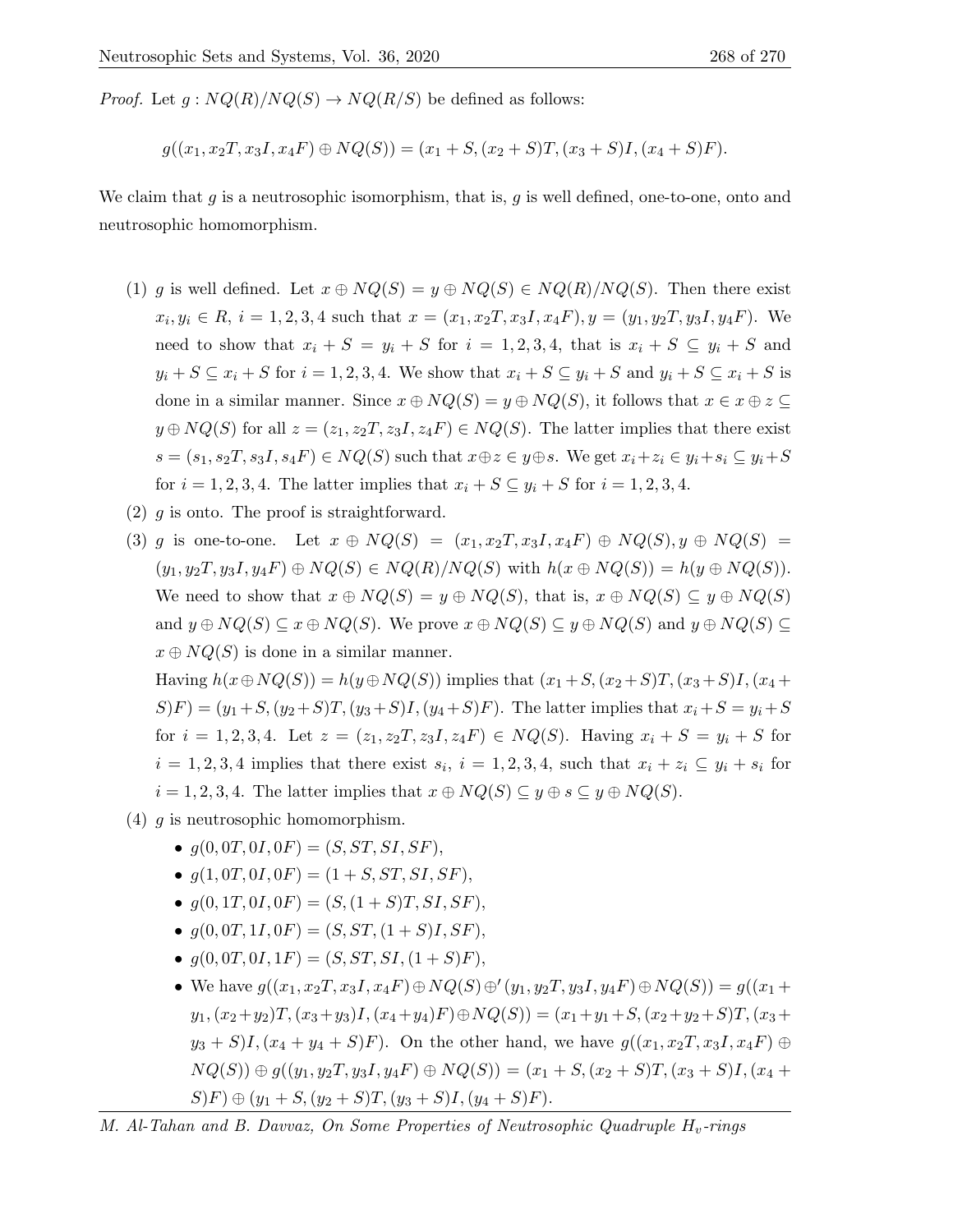• We have:  $(x_1, x_2T, x_3I, x_4F) \oplus NQ(S) \odot (y_1, y_2T, y_3I, y_4F) \oplus NQ(S) =$  $(x_1, x_2, x_3, x_4F) \odot (y_1, y_2, y_3, y_4F) \oplus NQ(S)$  and  $g((x_1, x_2, x_3, x_4F) \oplus$  $NQ(S)) \odot g((y_1, y_2, y_3, y_4F) \oplus NQ(S)) = (x_1 + S, (x_2 + S)T, (x_3 + S)I, (x_4 + S)T)$  $S(F) \odot (y_1 + S, (y_2 + S)T, (y_3 + S)I, (y_4 + S)F)$ . Simple computations imply that  $g((x_1, x_2T, x_3I, x_4F) \oplus NQ(S) \odot (y_1, y_2T, y_3I, y_4F) \oplus NQ(S)) =$  $g((x_1, x_2T, x_3I, x_4F) \oplus NQ(S)) \odot g((y_1, y_2T, y_3I, y_4F) \oplus NQ(S)).$ 

Therefore,  $(NQ(R/S), \oplus, \odot) \cong (NQ(R)/NQ(S), \oplus', \odot').$ 

**Example 4.17.** Let  $R_2 = \{0, 1, 2\}$  and  $S = \{0, 1\}$  in Example 4.6. Then  $NQ(R_2/S)$  ≅  $NQ(R_2)/NQ(S)$ .

## 5. Conclusion

This paper contributed to the study of neutrosophic hyperstructures by introducing neutrosophic quadruple  $H_v$ -rings and studying their properties. For future work, it will be interesting to introduce and study other neutrosophic quadruple  $H_v$ -structures such as neutrosophic  $H_v$ -modules and neutrosophic  $H_v$ -vectorspaces.

## References

- 1. A. A. A. Agboola, B. Davvaz and F. Smarandache, Neutrosophic quadruple algebraic hyperstructures, Ann. Fuzzy Math. Inform. 14(2017): 29-42.
- 2. S. A. Akinleye, F. Smarandache and A. A. A. Agboola, On neutrosophic quadruple algebraic structures, Neutrosophic Sets and Systems, 12(2016): 122-126.
- 3. M. Al-Tahan and B. Davvaz, On neutrosophic quadruple  $H_v$ -groups and their properties, Southeast Asian Bulletin of Mathematics, to appear.
- 4. M. Al-Tahan and B. Davvaz, Some results on single valued neutrosophic (weak) polygroups, International Journal of Neutrosophic Science (IJNS), 2(1)(2020): 38-46.
- 5. M. Al-Tahan and B. Davvaz,, On single valued neutrosophic sets and neutrosophic -structures: Applications on algebraic structures (hyperstructures), International Journal of Neutrosophic Science (IJNS), 3(2)(2020): 108-117.
- 6. M. Al-Tahan and B. Davvaz, Refined neutrosophic quadruple (po-)hypergroups and their fundamental group, Neutrosophic Sets and Systems, 27(2019): 138-153.
- 7. T. Bera, N.K. Mahapatra, On neutrosophic soft topological space, Neutrosophic Sets and Systems, 19 (2018): 3-15.
- 8. P. Corsini and V. Leoreanu, Applications of hyperstructures theory, Advances in Mathematics, Kluwer Academic Publisher, 2003.
- 9. B. Davvaz, Polygroup Theory and Related Systems, World Scientific Publishing Co. Pte. Ltd., Hackensack, NJ, 2013. viii+200 pp.
- 10. S. Dai,  $(\alpha, \beta, \gamma)$ -Equalities of single valued neutrosophic sets, Neutrosophic Sets and Systems, 19(2018): 127-131.
- 11. Y. B. Jun , S-Z. Song, F. Smarandache and H.Bordbar, Neutrosophic Quadruple BCK/BCI-Algebras, Axioms 7(41)(2018), doi:10.3390/axioms7020041.
- M. Al-Tahan and B. Davvaz, On Some Properties of Neutrosophic Quadruple  $H_v$ -rings